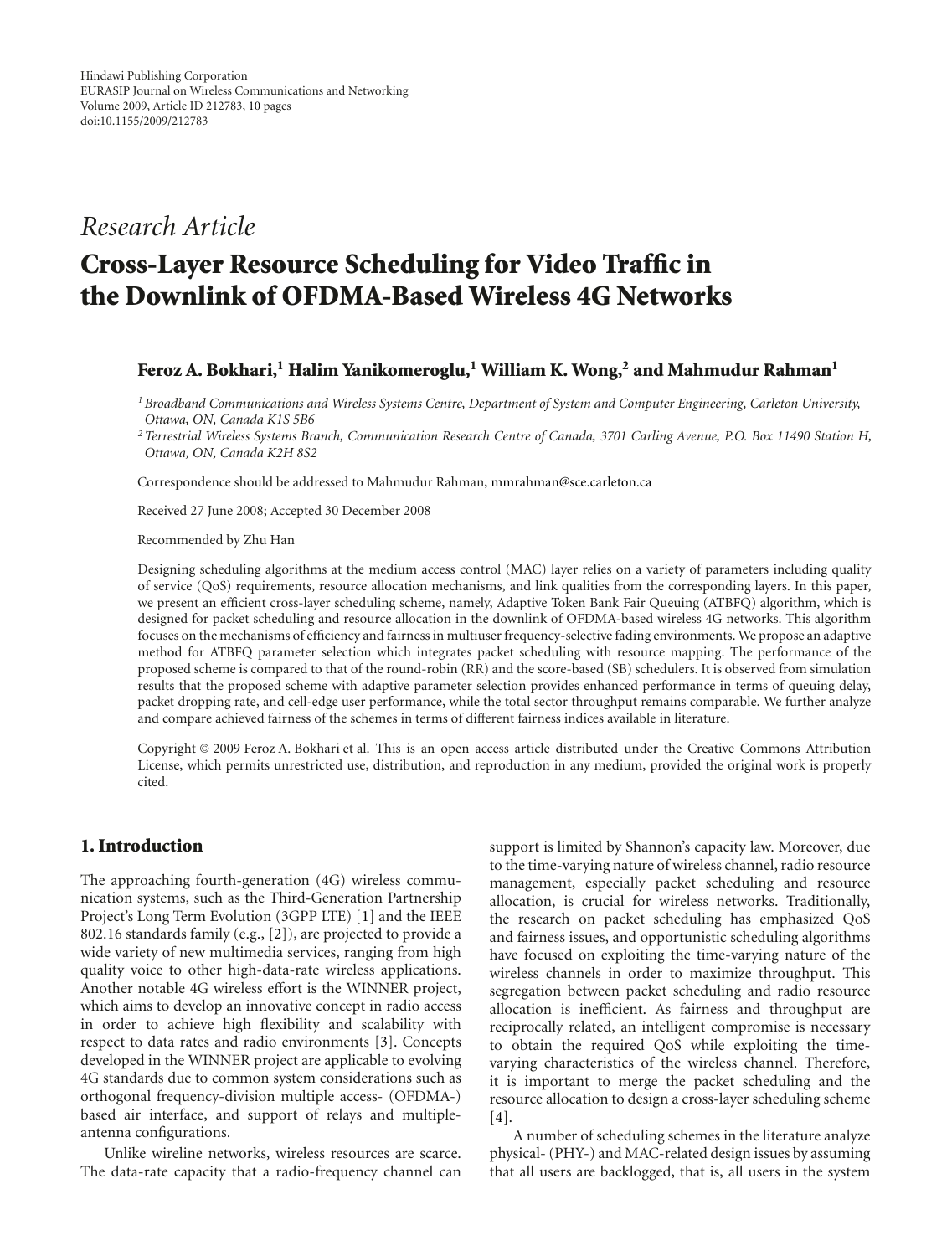have nonempty buffers. However, it is shown in [5] that this assumption is not always correct, since the number of packets in the buffers can vary significantly, and there is a relatively high probability that the buffers are empty. For example, in time-slotted networks, the packets in the queues are aggregated into time slots. Consequently, empty queues and partially filled time slots will affect the system performance. Furthermore, these non-queue-aware scheduling algorithms lack the capability to provide required fairness among user terminals (UTs). Hence, it becomes necessary to consider queue states in scheduling and resource allocation [6].

In recent years, some schemes have considered integrating packet scheduling and radio resource scheduling into queue and channel aware scheduling algorithms. In [7], a weighted fair queuing (WFQ) scheduling scheme is proposed, where the largest share of the radio resources is given to the users with the best instantaneous channel conditions in a code division multiplexing (CDM-) based network. Another example of a queue- and channel-aware scheduling algorithm is the modified-largest weighted delay first (M-LWDF) algorithm, where priorities are given to the users with maximum queuing delays weighted by their instantaneous and average rates [8]. The associated decision metrics in these schemes are based on the combination of the delay and instantaneous channel rates. Finding an optimal metric based on these parameters is difficult due to varying requirements for different service classes.

In this paper, we present a scheduler which comprises packet scheduling and resource mapping taking both queue and channel states into account. In the first level of scheduling (packet scheduling), users to be served are selected based on the token bank fair queuing (TBFQ) algorithm, considering fairness and delay constraints among users. Although TBFQ was originally proposed for single-carrier timedivision multiple access (TDMA) systems [9], it has been modified in this study by introducing additional parameters that adaptively interact with the second level of scheduling (resource mapping). These parameters take into account the network loading and the user channel conditions. Based on these parameters, the second-level scheduler assigns resources to the selected users in an adaptive manner that exploits the frequency selectivity of the OFDMA air interface. The modified combined scheduling scheme is called ATBFQ.

The performance of ATBFQ is studied in the context of the WINNER wide-area downlink scenario and is compared to that of the SB scheduling algorithm (which was the baseline scheduling scheme in WINNER) [10] and the RR scheme by extensive simulations. The rest of this paper is organized as follows. In Section 2, the ATBFQ algorithm is described in detail, along with its parameter selection. Methods of fairness assessment are addressed in Section 3. The system model and the simulation parameters are presented in Section 4. Simulation results are provided in Section 5, followed by conclusions in Section 6.

## **2. ATBFQ Scheduling Algorithm**

*2.1. Original TBFQ Algorithm.* The TBFQ algorithm was initially developed for wireless packet scheduling in the downlink of TDMA systems [9, 11], and was later modified for wireless multimedia services using uplink as well. Its concept was based on the leaky-bucket mechanism which polices flows and conforms them to a certain traffic profile.

A traffic flow belonging to user *i* is characterized by the following parameters:

*λi*: packet arrival rate,

*ri*: token generation rate,

*pi*: token pool size,

*Ei*: counter that keeps track of the number of tokens borrowed from or given to the token bank by flow *i*.

Each *L*-byte packet consumes *L* tokens. For each flow *i*, *Ei* is a counter that keeps track of the number of tokens borrowed from or given to the token bank. As tokens are generated at rate  $r_i$ , the tokens overflowing from the token pool (of size  $p_i$  bytes) are added to the token bank, and  $E_i$  is incremented by the same amount. When the token pool is depleted and there are still packets to be served, tokens are withdrawn from the bank by flow  $i$ , and  $E_i$  is decreased by the same amount. Thus, during periods when the incoming traffic rate of flow *i* is less than its token generation rate, the token pool always has enough tokens to serve arriving packets, and *Ei* increases and becomes positive and increasing. On the other hand, during periods when the incoming traffic rate of flow *i* is greater than its token generation rate, the token pool is emptied at a faster rate than it can be refilled with tokens. In this case, the connection may borrow tokens from the bank. The priority of a connection in borrowing tokens from the bank is determined by the priority index (*Pi*), given by

$$
P_i = \frac{E_i}{r_i}.\tag{1}
$$

By prioritizing in this manner, we ensure that flows belonging to UTs that are suffering from severe interference, and shadowing conditions in particular, will have a higher priority index, since they will contribute to the bank more often.

*2.2. ATBFQ Algorithm.* In this study, the TBFQ algorithm, originally proposed for single carrier TDMA systems, is improved by introducing adaptive parameter selection and extended to suit the WINNER multicarrier OFDMA systems [12]. The motivation behind this modification was to incorporate the design and performance requirements of the scheduler in 4G networks into the original scheme. In such networks, the utilization of the resources and hence the performance of the network can be enhanced by making use of the multiuser diversity provided by the multiple access scheme being used. Also, such networks support users with high mobility. Therefore, in order to make use of the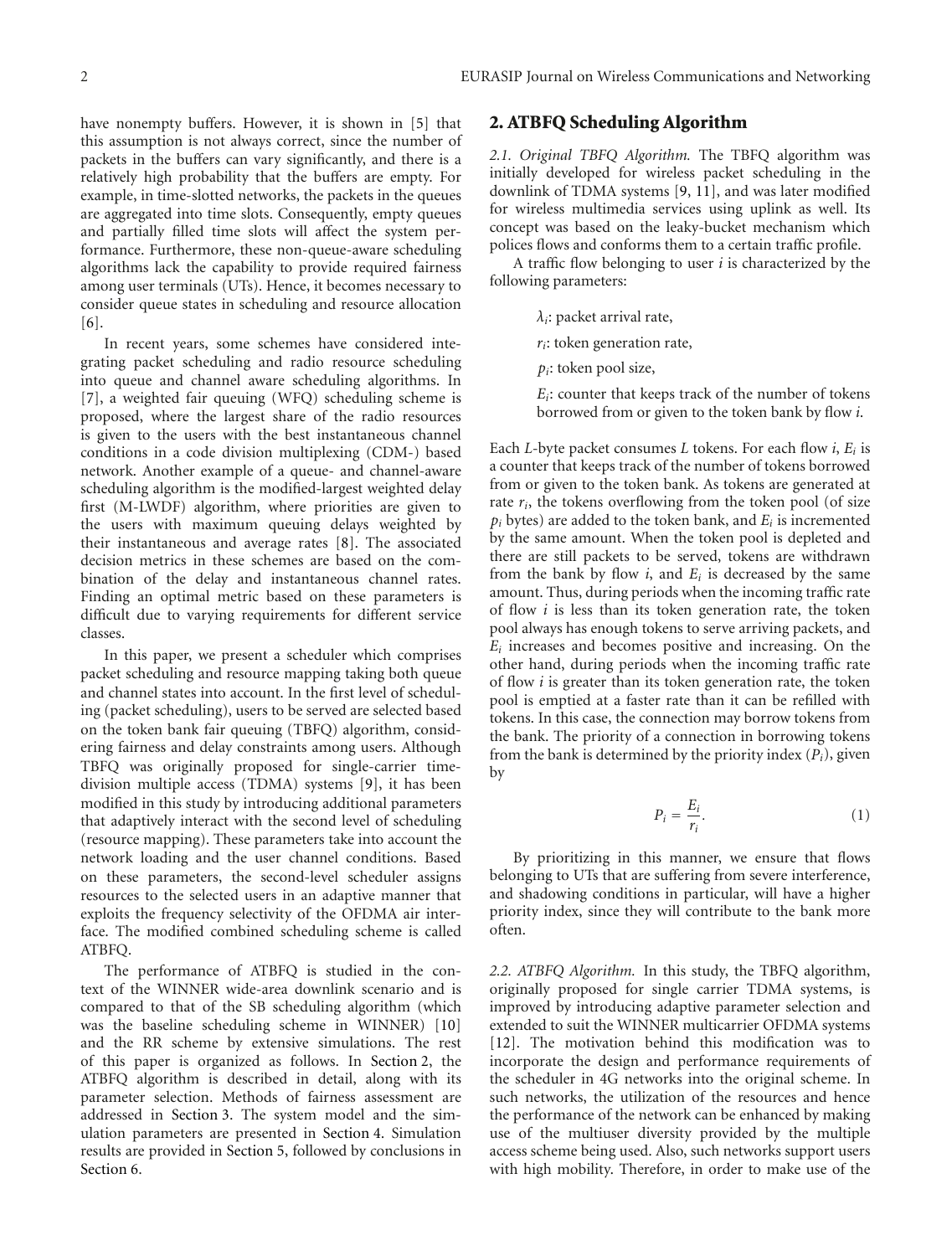

Figure 1: Overview of the proposed cross-layer scheduling operation.

channel feedback, faster scheduling (at a much smaller time scale) is required. Another requirement is the ability to maintain fairness and provide a minimum acceptable QoS performance to all users.

The basic time-frequency resource unit in OFDMA is denoted as a *chunk*. It consists of a rectangular timefrequency area that comprises a number of subsequent OFDM symbols and a number of adjacent subcarriers. Packets from the traffic flows are exclusively mapped on to these chunks based on QoS requirements obtained from the higher radio link control (RLC) layer along with the channel feedback received from the physical layer. The channel feedback comprises signal-to-interference plus noise ratio (SINR) which is measured in the downlink portion of the frame *j* at the UTs, as shown in Figure 1. This feedback is then provided to the BS in the uplink duration of the frame  $j + 1$ and can be utilized for scheduling purposes at the MAC layer in the downlink of the next frame,  $j + 2$ . The frame duration, as mentioned in WINNER [13], is 0.6912 milliseconds. The feedback is valid for two frame durations, which is less than the coherence time for mobile speeds of up to 100 km/hr.

Like TBFQ, the ATBFQ scheduling principle is based on the leaky-bucket mechanism. Each traffic flow *i* is characterized by a packet arrival rate  $\lambda_i$ , token generation rate  $r_i$ , token pool size  $p_i$ , and a counter  $E_i$  to keep track of the number of tokens borrowed from or given to the token bank. Each *L*-byte packet consumes *L* tokens. As tokens are generated at rate *ri*, the tokens overflowing from the token pool are added to the token bank, and *Ei* is incremented by

the same amount. When the token pool is depleted and there are still packets to be served, tokens are withdrawn from the bank by flow *i*, and *Ei* is decremented by the same amount. A debt limit *di* is set as a threshold to limit the amount a UT can borrow from the bank. It also acts as a measure to prevent malicious UTs (transmitting at unusually high transmission rates) from borrowing extensively. The packets are then queued in subqueues in a per-flow queuing (PFQ) manner such that each subqueue belongs to a particular flow,

The operation of the ATBFQ scheduler is shown by the flowchart shown in Figure 2. This can be summarized by the following steps, which are executed each time the scheduler is invoked at the beginning of the frame.

as shown in Figure 1.

*Step 1.* At the scheduler, information is retrieved from the higher layer about all active users using the *getActiveUsers()* function. An active user is defined as a backlogged queue which has packets waiting to be served.

*Step 2.* Based on this list of active users, a priority is calculated according to the index given by (1). The *highest-BorrowPriority()* function is called to calculate this for all active users  $N_{\text{act}}$ . This function then returns the user *i* with the highest priority given by

$$
i^*(t_k) = \underset{1 \le i \le N_{\text{act}}}{\arg \max} (P_i). \tag{2}
$$

*Step 3.* Using the *borrowbudget()* function, a certain budget is calculated for the priority user *i* <sup>∗</sup> which depends on the token counter  $E_i^*$ , and the debt limit  $d_i^*$ , and is given by  $E_i^* - d_i^*$ .  $E_i^*$  keeps track of how much the user has borrowed or given to the bank. The debt limit *d*<sup>∗</sup> *<sup>i</sup>* keeps track of how much a user can further borrow from the bank in order to accommodate the burstiness of the traffic over the long term. *Step 4.* If the calculated budget is less than the bank size, resources are allocated to the user *i* using the *maxSINR()* function. This is the second level of scheduling, and deals with allocation of chunk resources to the selected user *i*. This allocation is based on the maximum SINR principle, where the chunk *j* with the best SINR is given to the selected user [14] and can be expressed by

$$
j^*(t_k) = \underset{1 \leq j \leq N_{\text{chunks}}}{\arg \max} (\gamma_{ij}(t_k)), \qquad (3)
$$

where  $\gamma_{ij}$  is the SINR of the selected user *i* in chunk *j*. This is the most opportunistic of all scheduling algorithms for timeslotted networks. This means that the adaptive modulation and coding (AMC) policy maximally exploits the frequency diversity of the time-frequency resource, where a chunk is allocated to only one user and a user can have multiple chunks in a scheduling instant.

*Step 5.* The *resourceMap()* function determines the amount of bits that can be mapped to the chunk depending on the AMC mode used.

*Step 6.* Each time a chunk resource is allocated, the *update-Counter()* function is called. This function updates the bank, the counter *Ei*, and the allocated budget.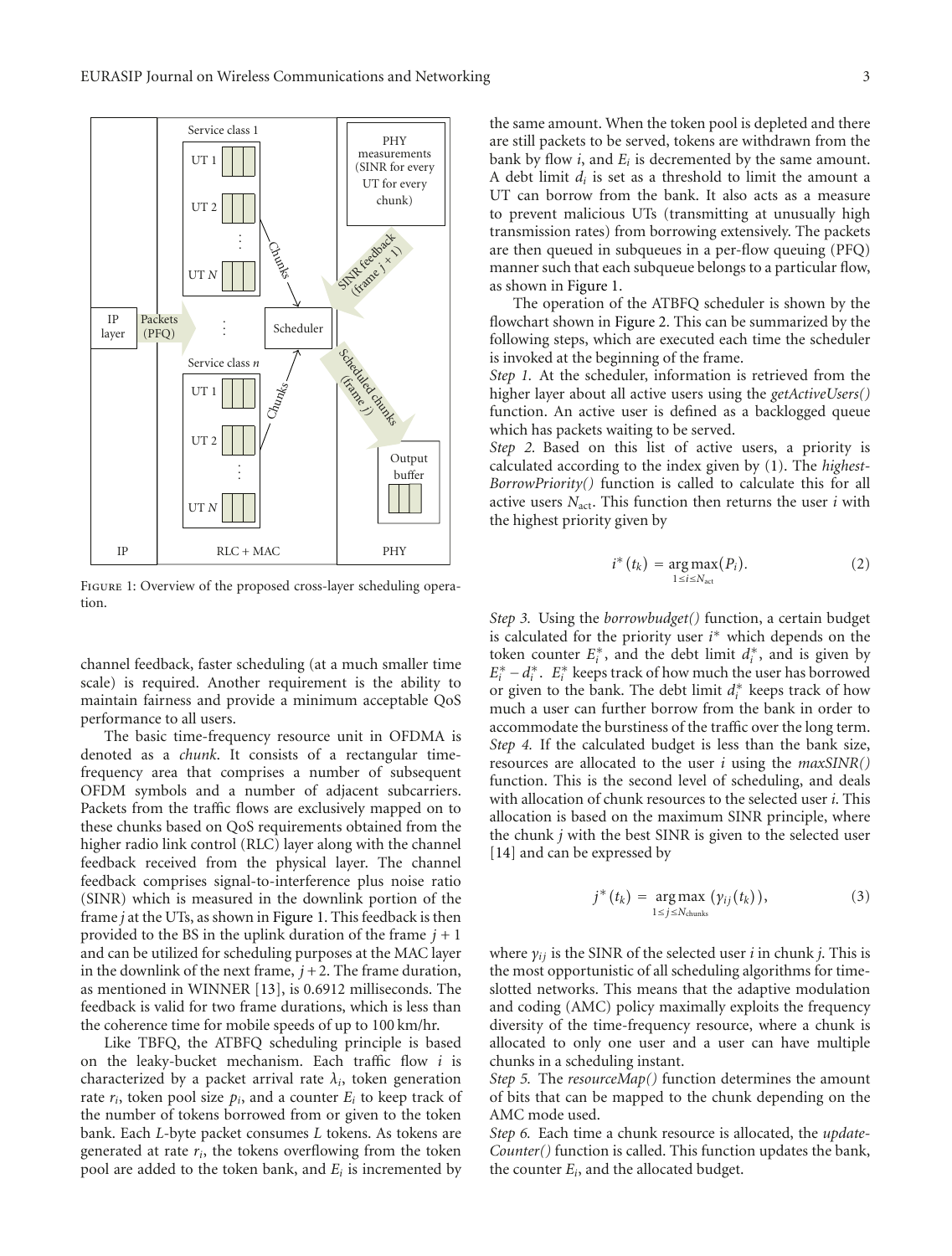

Figure 2: Flowchart of scheduling operation.

The selected user *i* gets to transmit as long as (1) its queue remains backlogged and (2) the allocated budget is less than the total bank size and more than the number of bits that can be supported with the lowest AMC mode (binary phase-shift keying (BPSK) rate-1/2, considered in this study). If either of these conditions is not satisfied, the user is classified as nonactive. A new priority is calculated on the updated active users, and Steps 1–6 are repeated. This procedure is repeated until there are no chunk resources available or there are no active users.

*2.3. ATBFQ Parameter Selection.* The performance of the ATBFQ scheduler depends on its parameters that define the debt limit, the burst credit (BC), and the token generation rate. The token generation rate is critical to the extent to which the burstiness of the UT traffic can be accommodated. A UT in its burst mode transmits more data in a short interval of time than its actual statistics, and hence, requires more resources in order to maintain a certain QoS level. The debt limit is set to −5 MB. The token generation rate should be large enough to handle instantaneous bursty traffic. In simulations, this generation rate has been considered three times larger than the average packet arrival rate.

The burst credit for flow *i* (BC*i*) determines the amount of bits selected user *i* <sup>∗</sup> can receive in a frame. While this quantity was a fixed value in TBFQ, it is adaptive in ATBFQ. In a cellular network, the user loading level in terms of active users per sector is highly dynamic, due to the ON and OFF characteristics of the bursty traffic. It is observed through simulations that for low-loading cases, a higher value for BC*<sup>i</sup>* performs better, as shown in Table 1. On the other hand, for high-loading conditions, a lower value for BC*<sup>i</sup>* is desired as it exploits multiuser diversity, as shown in Table 2. It is further seen that for both low- and high-loading conditions,

BC*<sup>i</sup>* should be adapted per user basis in order to obtain high spectral efficiency. For UT *i*, this adaptive value can be formulated as

$$
BC_{i} = \frac{\eta_{i}(bits/sec/Hz) \times M(Hz \cdot sec) \times N_{\text{chunks}}}{N_{\text{act}}},
$$
 (4)

where  $\eta_i$  is the past spectral efficiency,  $N_{\text{chunks}}$  is the number of available chunks, *M* is the amount of time-frequency resources in a chunk, and *N*<sub>act</sub> is the number of active UTs in that particular scheduling frame.  $\eta_i$  is a moving average which is updated each time by averaging over the past 100 transmissions of user *i*.

#### **3. Fairness Study**

Opportunistic scheduling algorithms aim to provide high throughput for UTs having good channel conditions (closer to the BS), and consequently, experience a degraded performance. In such cases, the overall throughput of the system is maximized but the fairness amongst UTs is greatly affected. Therefore, it is essential to design a performance metric that is an appropriate indicator of the fairness. One such index is the *Jain's fairness index* proposed in [15]. This fairness index is bounded between zero and unity, and has been widely used [16, 17]. If a system allocates resources to *n* contending UTs such that the *i*th user receives an allocation  $x_i$ , then this fairness index  $f_I(x)$  is given by

$$
f_I(x) = \frac{\left[\sum_{i=1}^n x_i\right]^2}{n \sum_{i=1}^n x_i^2},\tag{5}
$$

where  $x_i \geq 0$ . This index measures the equality of UT allocation  $x$ . If  $x_i$ s are equal for all UTs, then the fairness index is 1 and the system is 100% fair, and vice versa. In this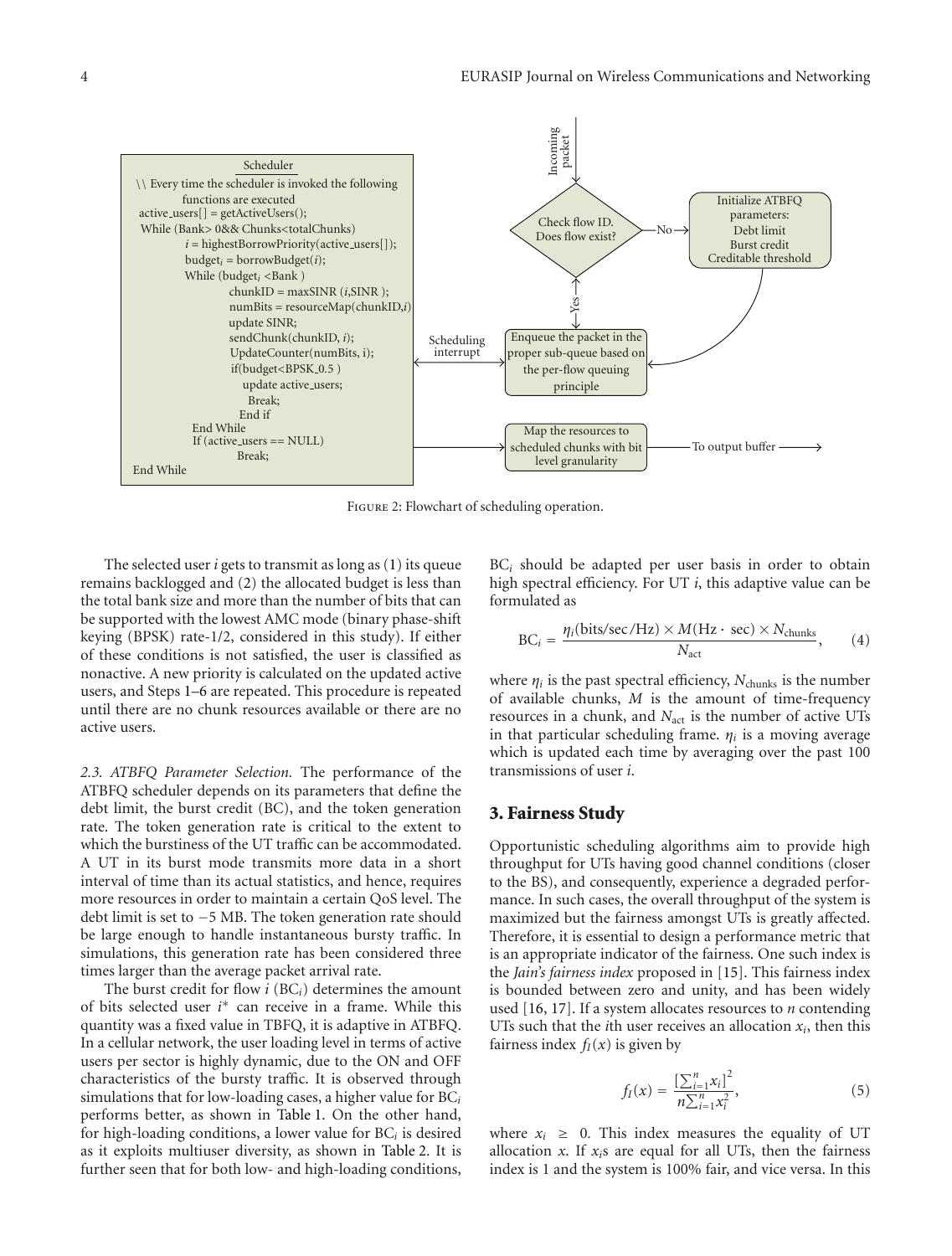Table 1: Burst credit for ATBFQ for low loading (8 users).

| Burst credit | Queuing delay | Packets dropped | Throughput       | Spectral efficiency |
|--------------|---------------|-----------------|------------------|---------------------|
| (BC)         | (sec)         | (per frame)     | (Byte per frame) | (bits/sec/Hz)       |
| $BC = 1000$  | 0.025         | 4.36            | 815.4            | 2.37                |
| $BC = 5000$  | 0.017         | 0.76            | 1473.3           | 2.05                |
| $BC = 10000$ | 0.015         | 0.42            | 1546.6           | 1.98                |
| Adaptive BC  | 0.012         | 0.30            | 1551.1           | 2.34                |

Table 2: Burst credit for ATBFQ for high loading (20 users).

| Burst credit | Queuing delay | Packets dropped | Throughput       | Spectral efficiency |
|--------------|---------------|-----------------|------------------|---------------------|
| (BC)         | sec)          | (per frame)     | (Byte per frame) | (bits/sec/Hz)       |
| $BC = 1000$  | 0.044         | 3.19            | 2299.4           | 2.09                |
| $BC = 5000$  | 0.036         | 3.98            | 2094.0           | 1.88                |
| $BC = 10000$ | 0.033         | 4.00            | 2090.4           | 1.87                |
| Adaptive BC  | 0.038         | 2.01            | 2497.1           | 2.29                |

paper, the allocation metric "*x*" is defined as the ratio of UT throughput and queue size, and is given by

$$
x_i = \frac{TP_i^{(t_1, t_2)}}{Q_i^{(t_1, t_2)}},\tag{6}
$$

where  $TP_i^{(t_1,t_2)}$  is the transmitted throughput in bits for UT  $i$ during the time interval  $[t_1, t_2]$  and  $Q_i^{(t_1, t_2)}$  is the total number of packets arriving in the queue for UT  $i$  during  $(t_1, t_2)$ . In simulations,  $(t_1, t_2)$  is chosen to be equal to 16 frame time durations.

In (6), the throughput is normalized to avoid ambiguity since the throughput alone as a metric does not provide an insight into the overall fairness.

Another method of fairness assessment, proposed in WiMAX standard [18], is determined by the normalized cumulative distributive function (CDF) of throughput per UT. The normalized UT throughput with respect to the average throughput,  $\widetilde{T}_i$  for UT *i*, is expressed by

$$
\widetilde{T}_i = \frac{T_i}{(1/n)\sum_{j=1}^n T_j},\tag{7}
$$

where  $T_i$  is the instantaneous throughput of UT  $i$  in a particular frame, and *n* is the total number of UTs. As stated in [18], the CDF of this normalized throughput should lie to the right of the coordinates (0.1, 0.1), (0.2, 0.2), and (0.5, 0.5).

The results using both of these fairness assessment methods are discussed in detail in Section 5.

#### **4. System Model and Simulation Parameters**

ATBFQ is studied in the wide-area downlink scenario. To reduce the simulation complexity, the bandwidth is reduced to 15 MHz from the original 45 MHz. The chunk dimension is given as 8 subcarriers by 12 OFDM symbols or 312.5 kHz  $\times$ 345.6 microseconds. The frame duration is defined as 691.2 microseconds, that is, there are a total of 96 chunks per frame.



Figure 3: Network layout.

The network layout under investigation is shown in Figure 3. Each cell in the network has three sectors. A frequency reuse factor of 1 in each sector (all resources are used in each sector) is assumed. The UTs are uniformly placed in the central sector.

Time- and frequency-correlated Rayleigh channel samples obtained from power delay profile for the WINNER wide area scenario are used to generate the channel fading. The user speed is defined as 70 km/hr, and the intersite distance is 1 km. The following exponential path-loss model has been used [19]

$$
PL = 38.4 + 35.0 \log_{10}(d) [\text{dB}], \tag{8}
$$

where PL is the path loss in dB, and *d* is the transmitterreceiver separation in meters.

The average thermal noise power is calculated with a noise figure of 7 dB. We have considered independent lognormal random variables with a standard deviation of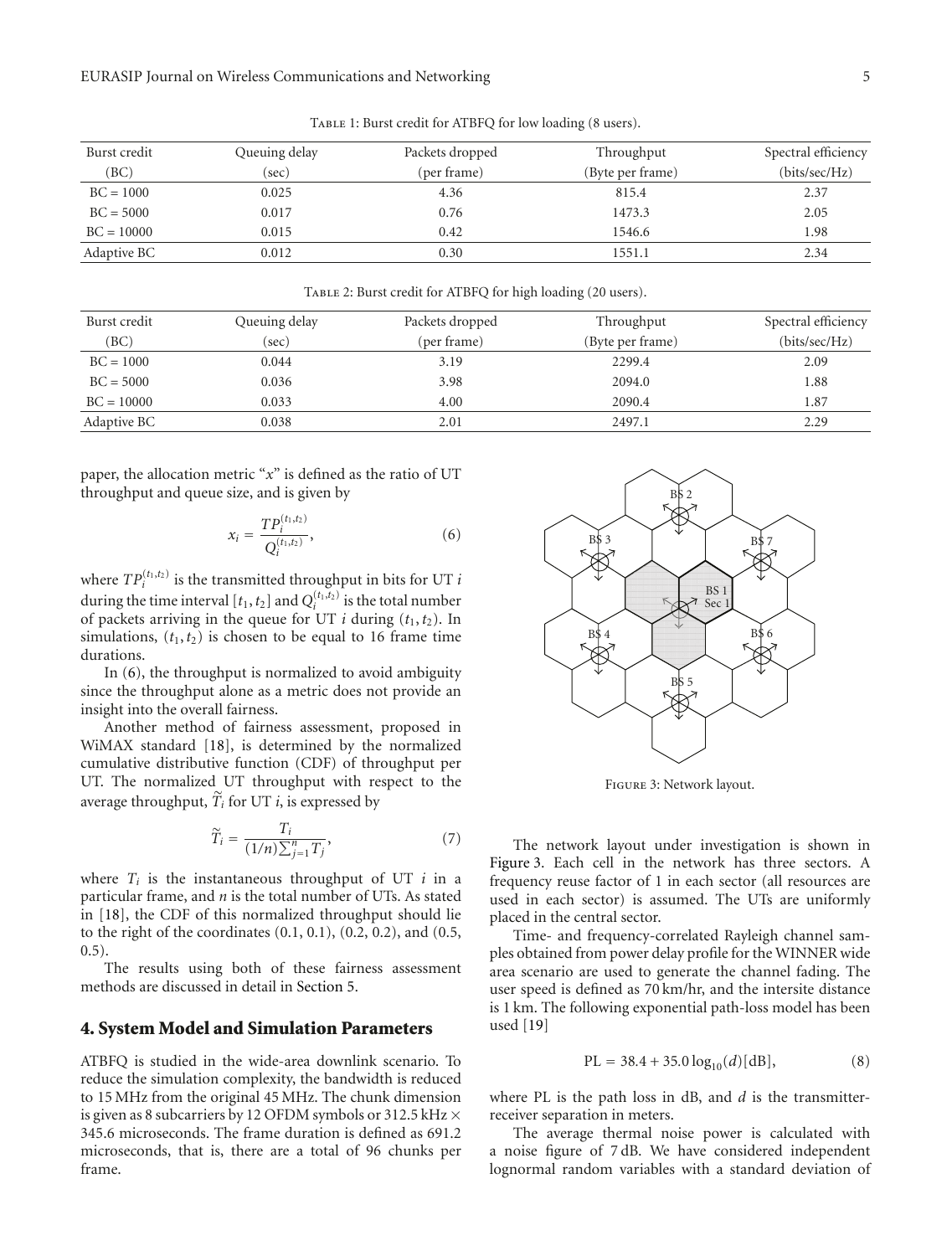8 dB for shadowing. Sector transmit power is assumed to be 46 dBm, and chunks are assigned fixed equal powers.

The interference is modeled by considering the effect of intercell interference and intracell interference on the sector of interest in the central cell (denoted as sector 1 in BS 1). For this purpose, the interference from the first tier is taken into account. In this case, for a link of interest in sector 1 in BS 1, the interference will comprise 18 (6 BS  $\times$  3 sectors) intercell and 2 intracell links.

The SINR obtained for chunk *j* of user *i* can be expressed by

$$
\text{SINR}_{i,j} = \frac{P_{\text{signal}\,i,j}^{1,1}}{(P_{\text{inter}\,i,j} + P_{\text{intra}\,i,j}) + P_{\text{noise}\,i,j}},\tag{9}
$$

where  $P_{\text{signal},j}^{1,1}$  denotes the desired signal power in sector 1 in BS 1, and *P*<sub>noise,*i*</sub> is the noise power. For the given layout in Figure 3, intracell interference *P*intra,*i*,*j*, and intercell interference  $P_{\text{inter},i,j}$  are given by the following expressions:

$$
P_{\text{intra }i,j} = \sum_{s=2}^{3} I_j^{b=1,s} X_I,
$$
  
\n
$$
P_{\text{inter }i,j} = \sum_{b=2}^{7} \sum_{s=1}^{3} I_j^{b,s} X_I,
$$
\n(10)

where  $I_j^{b,s}$  is the interference power for chunk *j* from sector *s* in BS *b*. *XI* has a binary value defined by

$$
X_I = \begin{cases} 1, & x \le AF, \\ 0, & x > AF, \end{cases} \tag{11}
$$

where  $x$  is a uniform random variable defined over  $[0, 1]$ , and AF (activity factor) is defined as a probability for a particular interfering link to be active. For example, AF of 1 denotes a high level of interference where all the links are active interferers (100% interference).

Adaptive modulation with block low-density paritycheck (B-LDPC) code is used. Thresholds for transmission schemes are determined assuming a block length of 1704 bits and 10% block error rate (BLER) as shown in Table 3 [13]. A chunk using quadrature phase-shift queueing (QPSK) rate-1/2 can carry 96 information bits. This is based on the initial transmissions, that is, hybrid automatic repeat request (HARQ) retransmissions are not considered. Real-time video streaming traffic is used in this study. Two interrupted renewal process (IRP) sources are superimposed to model user's video traffic in the downlink transmission as indicated in [20]. The average packet rate of one UT is 1263.8 packets per second. The resulting downlink data rate for each user is 1.92 Mbps.

The performance of the ATBFQ algorithm is compared to that of the RR and the SB algorithms. The SB algorithm was proposed in [10], and was modified to the WINNER multicarrier OFDMA system for this work. It is a variation of the proportional fair (PF) algorithm which is the most widely adopted opportunistic scheduling algorithm [21]. The SB scheduler selects user *i* in slot *k* with the best score,

Table 3: Lookup table for AMC modes and corresponding chunk throughput.

| AMC mode        | $SINR$ $(dB)$                    | Chunk throughput (bits) |
|-----------------|----------------------------------|-------------------------|
| <b>BPSK 1/2</b> | $0.2311 \geq \text{SINR} > -1.7$ | 48                      |
| BPSK 2/3        | $1.231 > \text{SINR} > 0.231$    | 72                      |
| OPSK 1/2        | $3.245 \geq$ SINR $> 1.231$      | 96                      |
| OPSK 2/3        | $4.242 \geq \text{SINR} > 3.245$ | 128                     |
| OPSK 3/4        | $6.686 \geq$ SINR $> 4.242$      | 144                     |
| 16QAM 1/2       | $9.079 \geq \text{SINR} > 6.686$ | 192                     |
| 16QAM 2/3       | $10.33 > \text{SINR} > 9.079$    | 256                     |
| 16QAM 3/4       | $14.08 \geq \text{SINR} > 10.33$ | 288                     |
| 64QAM 2/3       | $15.6 \geq$ SINR $> 14.08$       | 384                     |
| 64QAM 3/4       | SINR > 15.6                      | 432                     |

where the score is calculated based on the current rank of the user's SINR among its past values in the current window  $\{\gamma_i(t_k), \gamma_i(t_{k-1}), \ldots, \gamma_i(t_{k-W+1})\}$ , where  $\gamma_i(t_k)$  is the SINR value of a user at time instant *k*, and W is the window size. The corresponding score for the user *i* is given by

$$
s_i(t_k) = 1 + \sum_{l=1}^{W-1} 1_{\{r_i(t_k) < r_i(t_{k-l})\}} + \sum_{l=1}^{W-1} 1_{\{r_i(t_k) = r_i(t_{k-l})\}} X_l, \quad (12)
$$

where  $X_l$  are i.i.d. random variables on {0, 1} with  $P_r(x)$  $0) = P_r(x = 1) = 0.5.$ 

Packets are scheduled on a frame-by-frame basis at the start of every frame. Any packet that arrives at current frame time will have to wait at least until the start of the next frame. As video streaming has the most stringent delay requirement, packets are dropped if they experience a delay in excess of 190 milliseconds. The simulation parameters are summarized in Table 4; most of them are taken from the WINNER baseline simulation assumptions [13].

#### **5. Simulation Results**

The performance results are classified into four categories: (1) average user statistics, (2) performance of the cell-edge users, (3) effect of varying user loading and interference conditions, and (4) fairness analysis. Furthermore, the results are compared to the SB and RR algorithms. The window size plays an important role in the performance of the SB algorithm [10]. The performance of ATBFQ has been studied with different window sizes in the WINNER context [22, 23].

*5.1. User Performance.* Figure 4 shows the CDF of the packets dropped per frame for low and high loading, respectively. These curves indicate the opportunistic nature of SB, since it tends to favor the users with good channel conditions. Consequently, a higher drop rate, even at low loading, is observed for SB.

The CDF of average user throughput per sector (measured in bytes per frame) for 8 and 20 user loading cases is shown in Figure 5. ATBFQ performs better for the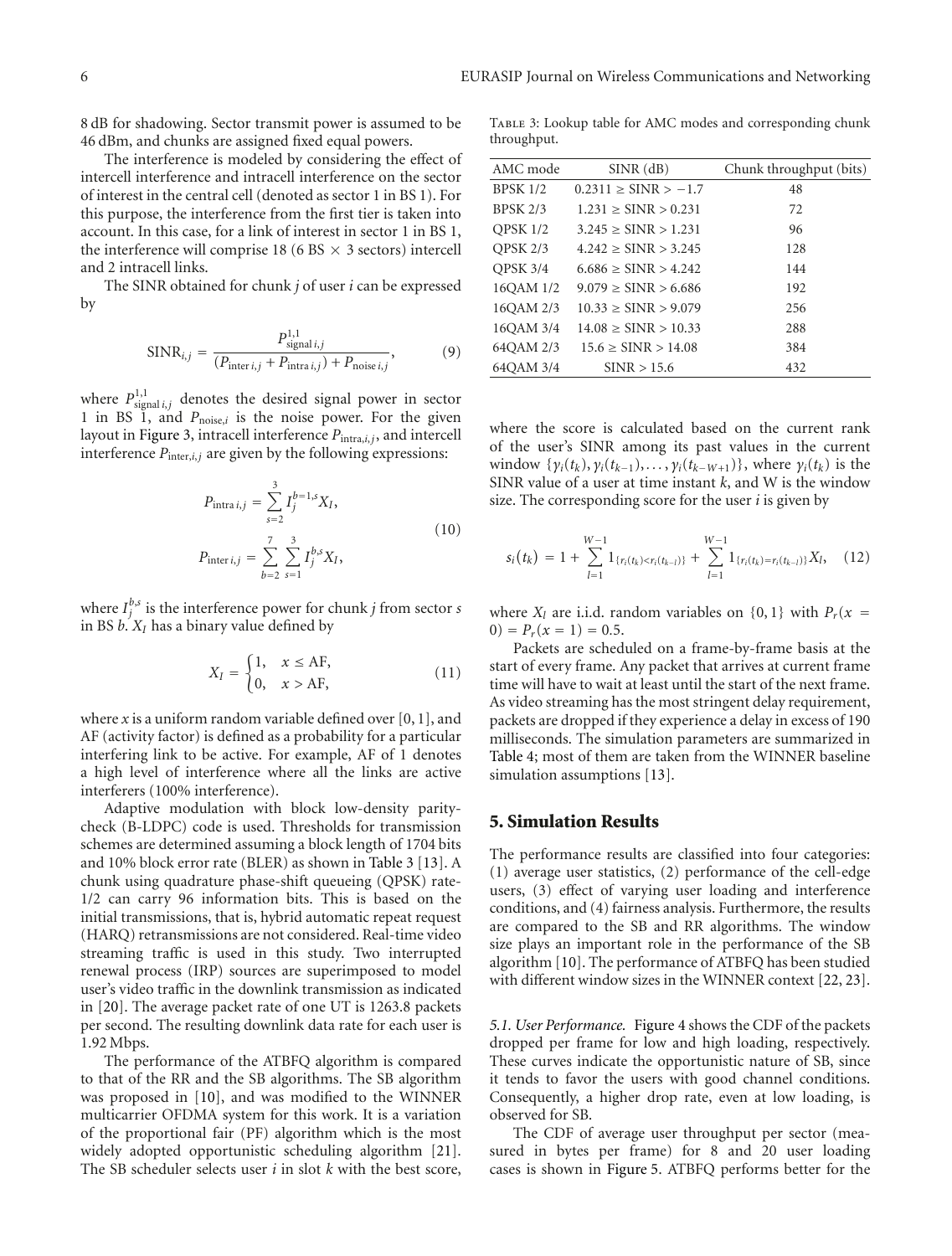| Parameter             | Used value/model                                                                                                               |  |
|-----------------------|--------------------------------------------------------------------------------------------------------------------------------|--|
| Scenario              | Wide area DL (frequency adaptive)                                                                                              |  |
| Channel model         | WINNER C2 channel                                                                                                              |  |
| Shadowing             | Independent lognormal random variables (standard deviation 8 dB)                                                               |  |
| Sector Tx antenna     | 120° directional with WINNER baseline antenna pattern                                                                          |  |
| UT receive antenna    | Omnidirectional                                                                                                                |  |
| Intersite distance    | 1000 <sub>m</sub>                                                                                                              |  |
| Signal bandwidth      | 15 MHz (i.e., 48 chunks which is 1/3rd of the baseline assumptions)                                                            |  |
| Mobility              | 70 km/hr                                                                                                                       |  |
| Sector Tx power       | 46 dBm                                                                                                                         |  |
| Scheduler             | Adaptive Token Bank Fair Queuing, score based, and round-robin                                                                 |  |
| Interference model    | brute force method (central cell is considered with interference from the 1st-tier)                                            |  |
| Antenna configuration | Single-in-single-out (SISO)                                                                                                    |  |
| Coding                | <b>B-LDPCC</b>                                                                                                                 |  |
| AMC modes             | BPSK (rate 1/2 and 2/3), QPSK (rate 1/2, 2/3, and 3/4), 16QAM (rate 1/2, 2/3, and 3/4),<br>and $64QAM$ (rate $2/3$ and $3/4$ ) |  |
| AMC thresholds        | With FEC block of 1728 bits and 10% BLER                                                                                       |  |
| Frame duration        | 0.6912 ms (scheduling interval)                                                                                                |  |
| Traffic model         | 1.9 Mbps 2IRP model for MPEG video                                                                                             |  |
| Packet size           | 188 Bytes                                                                                                                      |  |
| Packet drop criterion | Delay $\geq 0.19$ sec                                                                                                          |  |
| Simulation time       | $60$ sec                                                                                                                       |  |
| Simulation tools      | MATLAB and OPNET                                                                                                               |  |

TABLE 4: Summary of simulation parameters.



Figure 4: CDF of packets dropped per user per frame.



Figure 5: CDF of user throughput.

lower loading case, whereas SB achieves marginally higher throughput at higher loading. For the high loading case, it is observed that the CDF curve for ATBFQ has a steeper slope indicating better fairness, since users are served with similar throughput. Note that this is not true for SB. As ATBFQ attempts to maintain fairness, it tries to serve cell-edge users with poor channel conditions as compared to those located closer to the BS. Therefore, ATBFQ also utilizes more chunks.

On the other hand, SB aims to maximize the throughput while being fair in the opportunistic sense.

*5.2. Cell-Edge User Performance.* Figure 6 shows the packet transmit ratio (defined as the transmitted packet per total packets generated) versus distance from BS for 20 users per sector. It can be observed that as the distance increases, the packet transmit ratio for SB decreases, that is, the number of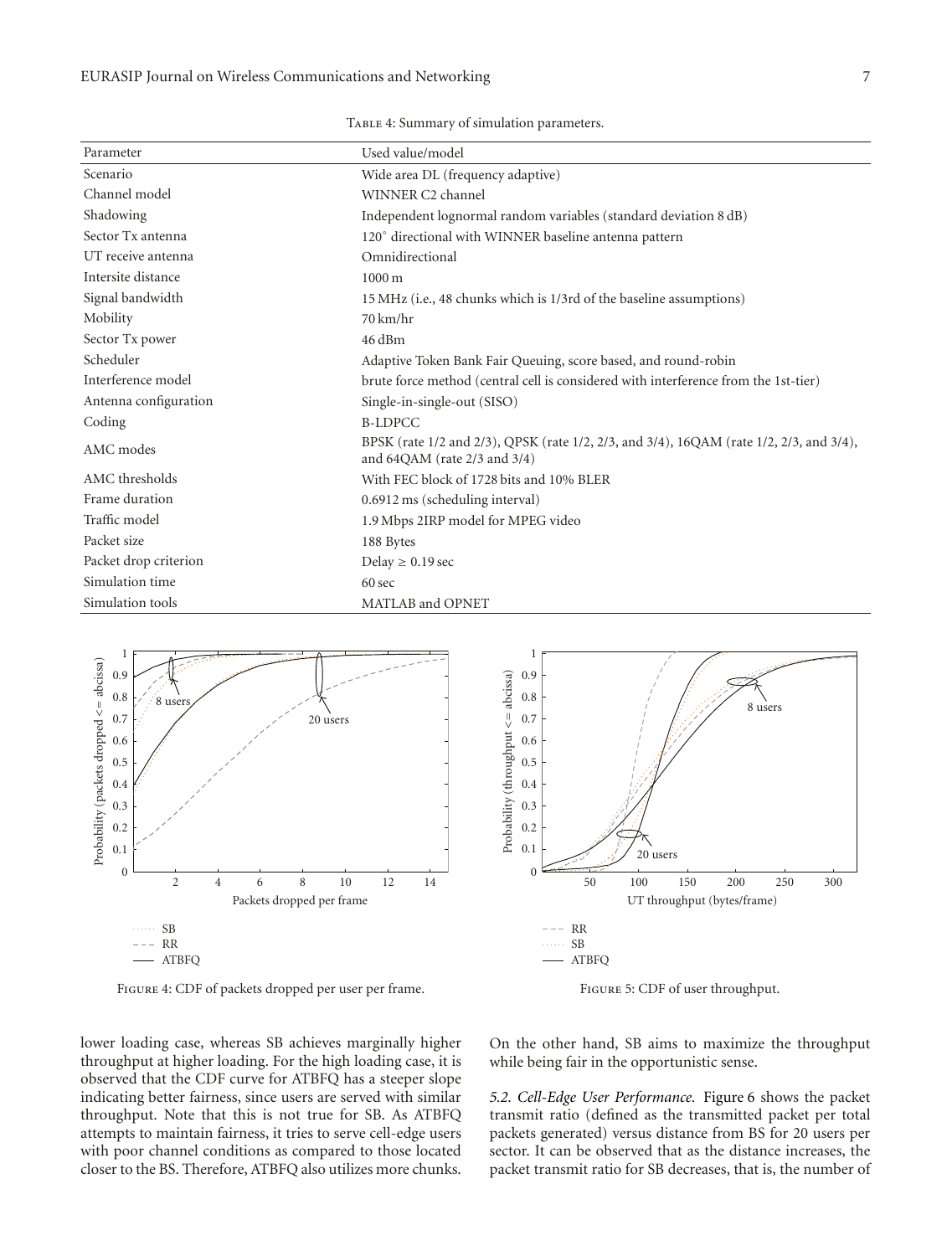

Figure 6: Ratio of packets dropped versus distance form BS.



Figure 7: Average user spectral efficiency versus distance form BS.

dropped packets increases. This can be further visualized by the quadratic-fitted curves for both algorithms, which show their respective trends with the varying distance. As SB tries to maximize the throughput, the cell-edge users are affected, and suffer packet losses. ATBFQ, on the other hand, is fair in nature and shows enhanced performance for the celledge users. If a cell-edge user is suffering from poor channel conditions, ATBFQ gives it priority to transmit in the next scheduling interval. By assigning priorities in such a manner, ATBFQ considerably improves the spectral efficiency for the cell-edge users, as shown in Figure 7.

*5.3. Varying User Loading and Interference Conditions.* Performance indicators such as average dropped packets, average UT throughput, and average UT queuing delay have



Figure 8: Average UT queuing delay versus number of UTs.

been considered in evaluating ATBFQ by comparison with the reference SB and RR schemes.

Figures 8, 9, and 10 show the performance results for average UT queuing delay, average packets dropped per frame, and the total sector throughput, respectively, in varying loading conditions for ATBFQ, SB, and RR. The curves are plotted for two different AFs of 0.5 and 0.7 to model moderate and high interference situations, respectively. ATBFQ outperforms the reference SB and RR algorithms in terms of the above-mentioned performance parameters for all loading conditions when the AF is 0.5. In this case, the UTs experience better channel conditions resulting from low interference. Hence, fewer chunks are utilized to transmit data as compared to the number of chunks utilized for a higher AF. Consequently, RR performs better than SB at lower loading levels.

For low-to-medium loading with an AF of 0.7, it is observed again that ATBFQ outperforms the reference schemes in terms of all observed parameters. This trend changes as network loading increases to 20 UTs per sector. In this case, SB outperforms ATBFQ and RR in terms of average UT queuing delay, average packets dropped per frame, and the total sector throughput, respectively. This is due to the fact that SB is opportunistic in nature, whereas ATBFQ is fairness aware. As the number of UTs increases, SB takes advantage of the multiuser diversity to achieve higher throughput.

*5.4. Fairness Analysis.* The CDF of the Jain's fairness index given by (5) is shown in Figure 11. These curves represent network loading of 20 UTs per sector with an AF of 0.7. It is observed that ATBFQ achieves better fairness compared to SB and RR. Figure 12 shows the CDF plot of the normalized throughput given by (7) for 20 UTs per sector with an AF of 0.7. By normalizing the throughput, the performance of the cell edge users represented by the tail of the throughput CDF curve is enhanced. It is again observed that a higher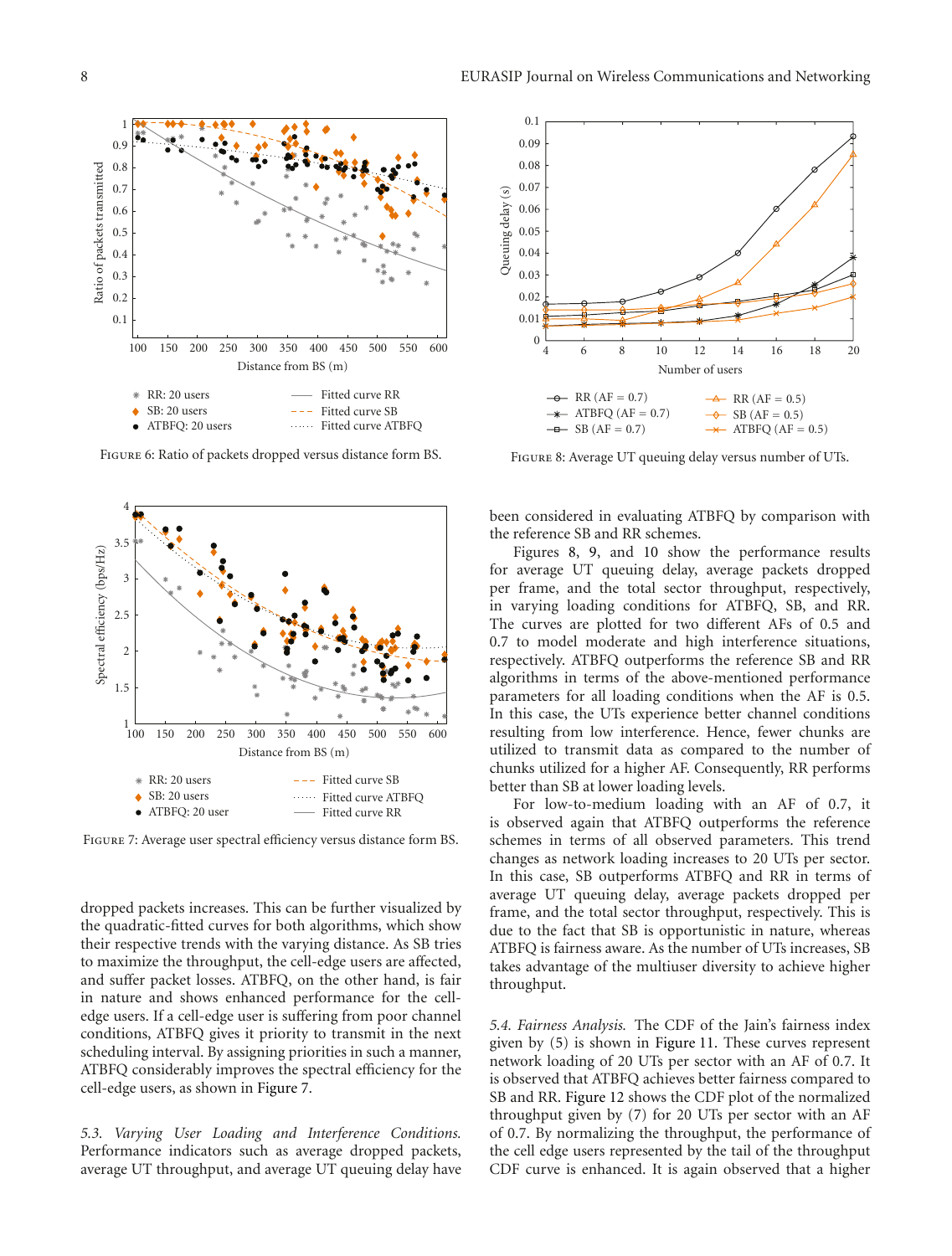

Figure 9: Average UT packets dropped per frame versus number of UTs.



Figure 10: Sector throughput.

normalized throughput is achieved for ATBFQ compared to that in SB, and the curve lies to the right of the abovementioned coordinates.

## **6. Conclusion**

In this paper, the performance of the ATBFQ scheduling algorithm with adaptive parameter selection is investigated in the context of the 4G WINNER wide-area downlink scenario. It is a queue- and channel-aware scheduling algorithm which attempts to maintain fairness among all users. Performance of ATBFQ is presented with reference to the SB and RR schedulers. Being an opportunistic scheduler belonging to the proportional fair class, SB aims to maximize throughput by making use of multiuser diversity while trying



Figure 11: CDF of fairness index.



Figure 12: CDF of normalized throughput (zoomed in).

to maintain fairness. However, this comes at a certain cost, since the cell edge users in this scheme, suffering from poor channel conditions, are more severely affected. Also, due to the bursty nature of the traffic, such users experience higher queueing delays, resulting in a higher number of packet dropping.

Contrary to SB, ATBFQ is a credit-based scheme which aims to accommodate the burstiness of the users by assigning them more resources in the short term, provided that longterm fairness is maintained. For lower to medium loading, ATBFQ provides higher throughput, lower queuing delay, and a lower number of packets dropped as compared to SB and RR. At high loading, ATBFQ still outperforms SB and RR with regard to the queuing delay and packet dropping, however, with a slight degradation in the sector throughput. This is because ATBFQ attempts to satisfy users with poor channel conditions by assigning more resources, even with a lower chunk spectral efficiency. An overall improvement of the performance of cell-edge users is observed in terms of spectral efficiency and packet-dropping ratio for ATBFQ as compared to SB and RR.

The observed throughput, queuing delay, and packet dropping rate clearly indicate the superiority of the ATBFQ